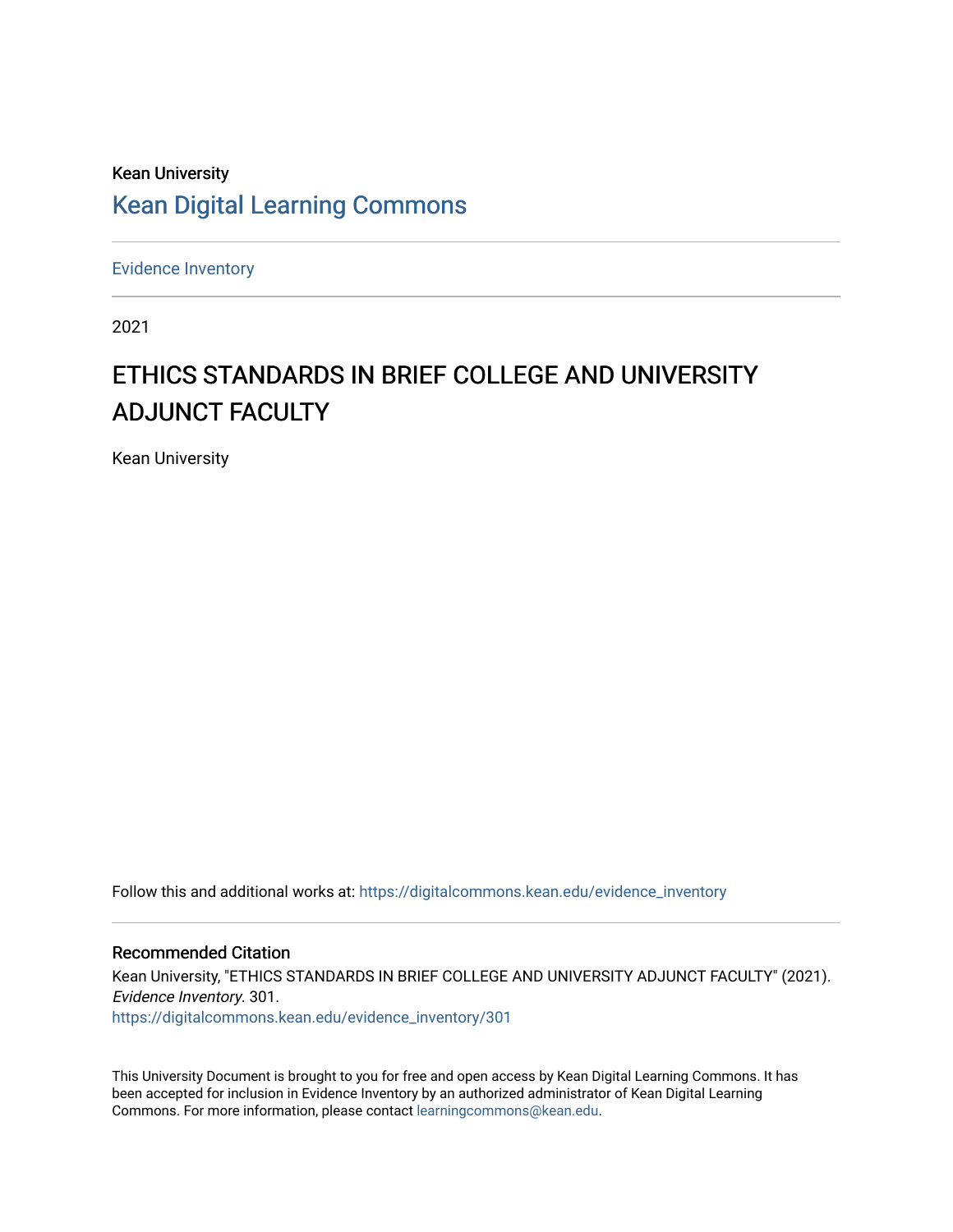# ETHICS STANDARDS IN BRIEF COLLEGE AND UNIVERSITY ADJUNCT FACULTY

## Abstract

This pamphlet summarizes ethics law provisions that you need to know. If you have questions, contact your department chair or Ethics Liaison Officer ("ELO"). An ELO list is available at http://nj.gov/ethics/ agency/. You may also call the New Jersey State Ethics Commission ("SEC") at (609) 292-1892 or 1-888- 223-1355 or visit our web site at http://nj.gov/ethics/. You should always seek the advice of your ELO before engaging in any activity that may be violative of the Conflicts of Interest Law or the Uniform Ethics Code.

# Keywords

Adjunct Ethics, Standard II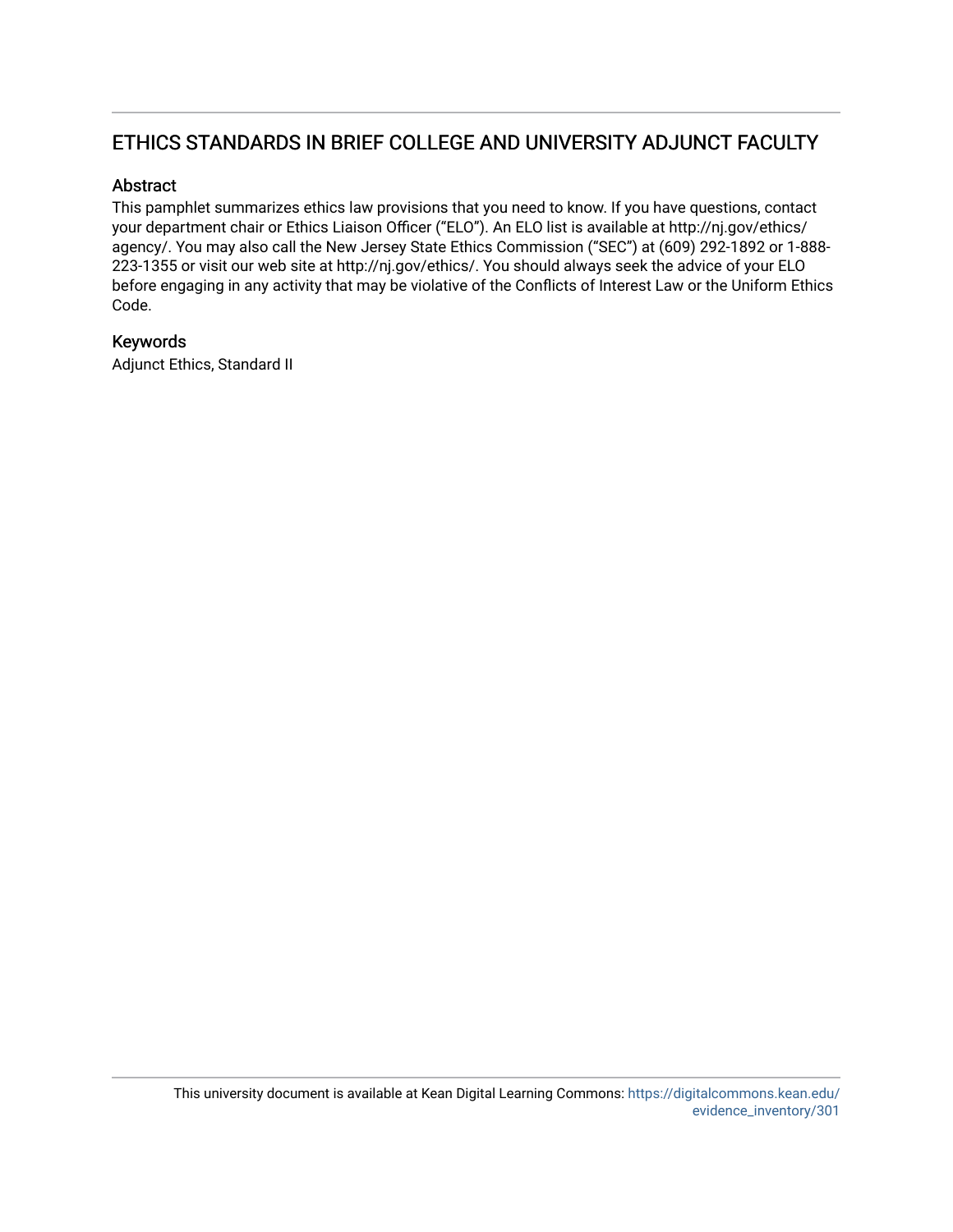# **ETHICS STANDARDS IN BRIEF COLLEGE AND UNIVERSITY ADJUNCT FACULTY**

This pamphlet summarizes ethics law provisions that you need to know.

If you have questions, contact your department chair or Ethics Liaison Officer ("ELO"). An ELO list is available at http://nj.gov/ethics/agency/.

You may also call the New Jersey State Ethics Commission ("SEC") at (609) 292-1892 or 1-888- 223-1355 or visit our web site at http://nj.gov/ethics/.

You should *always* seek the advice of your ELO *before* engaging in any activity that may be violative of the Conflicts of Interest Law or the Uniform Ethics Code.

#### *Scholarly Capacity*

There are special ethics standards that apply to employees acting in a scholarly capacity. Scholarly capacity is defined as any pedagogical, academic, artistic, educational or scholarly activity performed by a State official for the State institution of higher education that employs or has appointed such State official.

An employe e acting in a scholarly capacity may accept an honorarium, academic prize or other thing of value if it reflects payment for sharing his or her intellectual property orally or in writing, acting in an editorial capacity for a journal or other publication, reviewing journal or book manuscripts, grants or contract proposals, or participating in accreditation or other peer review activities.

An employee acting in a scholarly capacity may also accept compensation for published works created as a part of his or her official duties, on State time, using State resources. If the employee mandates the use of his or her own published work in a course that he or she teaches, monies resulting from such

use must be donated to the college or university or to a non-profit institution. A State employee acting in a scholarly capacity may accept compensation for the use of his or her published work in a course that he or she does not teach, provided that he or she was not involved in the selection of the published work for use in that course.

An employee acting in a scholarly capacity may attend, participate in or make presentations at colloquia, seminars, conferences or similar scholarly gatherings, provided that the employee notifies his or her department chair of his or her attendance, participation or presentation.

A State official acting in a scholarly capacity may accept certain direct or indirect benefits associated with his or her attendance at an event such as reasonable travel and meal expenses and allowable entertainment expenses. Allowable entertainment expenses include costs for a guest speaker, as well as incidental music and other ancillary entertainment at an event, provided they are moderate and not elaborate or excessive.

On an annual basis, an employee acting in a scholarly capacity is required to disclose to his/her department chair any travel, meal or entertainment expenses, honoraria, academic prizes or other things of value related to activities performed in his/her scholarly capacity. An employee acting in a scholarly capacity shall use the SEC's Annual College and University Disclosure Form to make his/her annual disclosure of receipt of things of value that are related to scholarly activities. This form shall be submitted to the employee's department chair and is kept on file for five years.

### *Gifts, Services, Favors & Other Things of Value*

There is a zero tolerance policy towards accepting gifts, favors, or any thing of value related in any way to your official State position. The only exceptions:

- Honoraria, academic prizes and compensation for published works received in connection with activities performed in a scholarly capacity.
- $\bullet$  Snacks such as coffee, soda, cookies, bagels, or doughnuts offered at meetings and conferences.
- $\bullet$  Logo items or trinkets of nominal value such as pens or calendars available to the general public.
- $\bullet$  Trophies and plaques awarded to the employee
- $\bullet$  Employee discounts offered to all State or government employees.
- $\bullet$  A gift from a co-worker, provided that the gift is not excessive or inappropriate for a business environment.

#### *Outside Employment and Activities*

You must complete a Conflict of Interest Form and disclose all employment and volunteer activities to ensure that your employment, volunteer activities and personal business interests are compatible with your institution's rules and your State responsibilities. You must not use State time, personnel, or resources for any outside activity or employment.

#### *Compensation for Official Duties*

Your paycheck is your only permitted compensation for performing your official State duties.